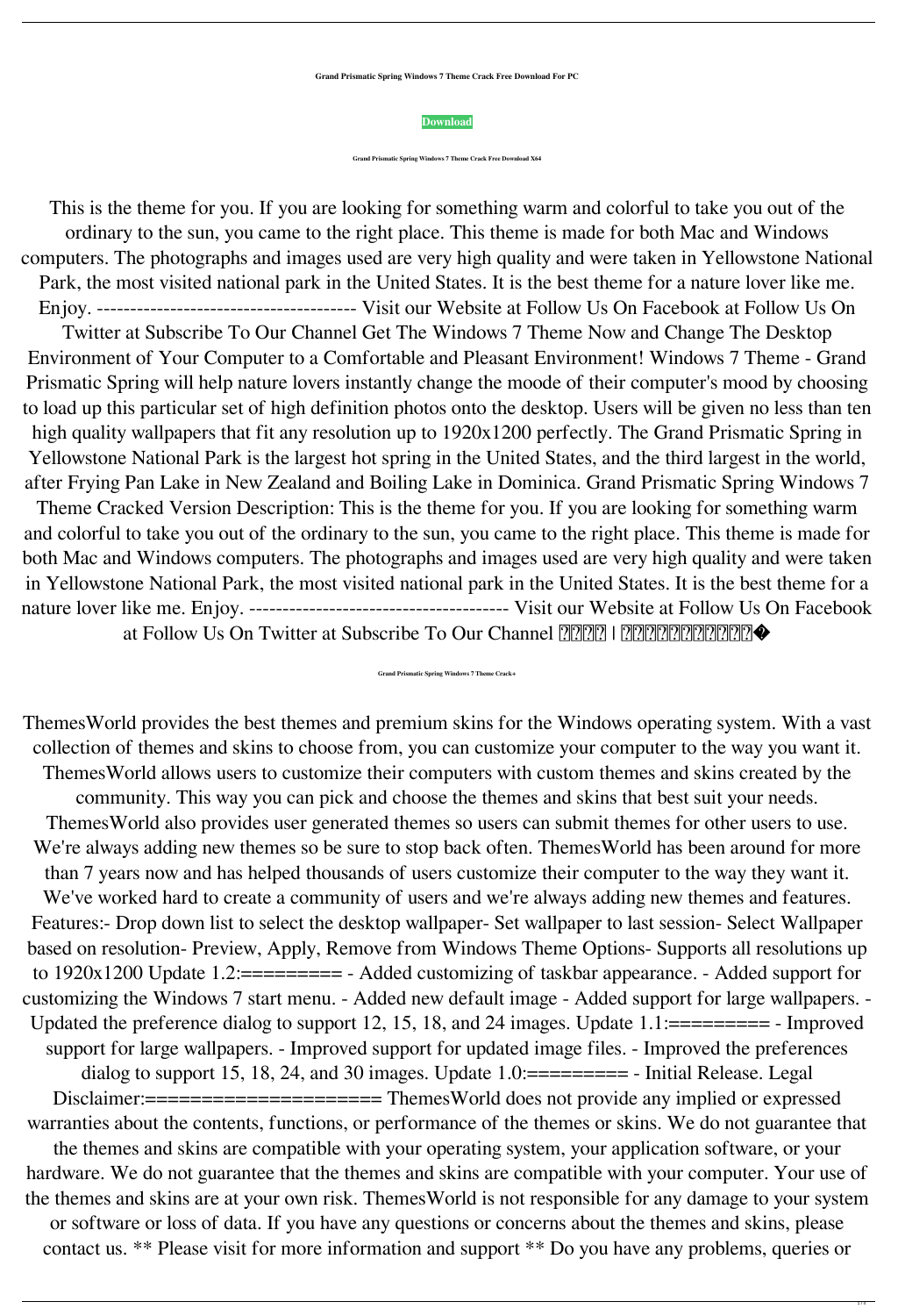suggestions?Please contact us using the link above. Thanx 81e310abbf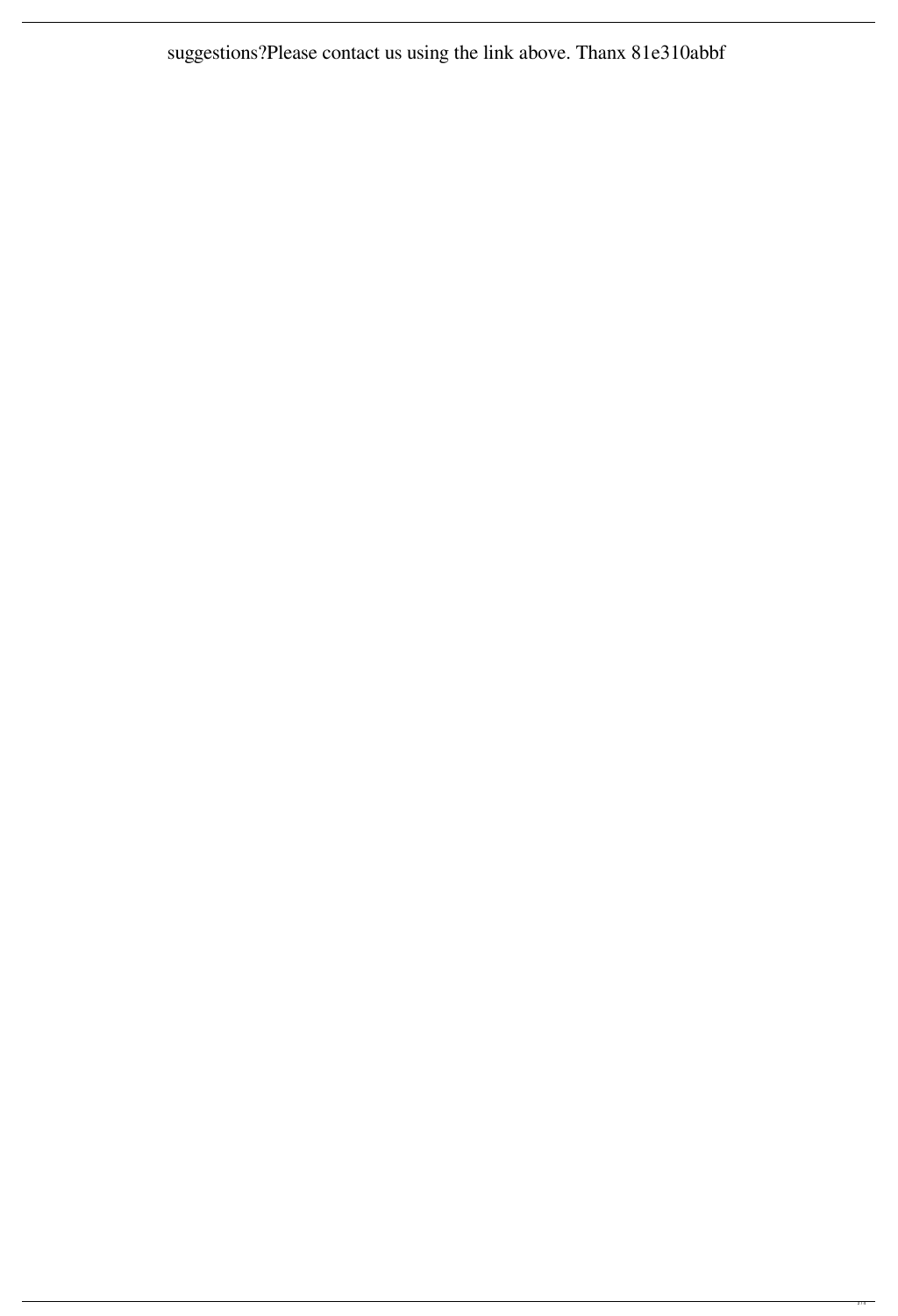Get your computer to bloom with nature and enjoy a sensational experience with the Grand Prismatic Spring Windows 7 Theme. Choose from an array of high quality wallpapers that are designed for this Windows 7 Theme. The Grand Prismatic Spring in Yellowstone National Park is the largest hot spring in the United States, and the third largest in the world, after Frying Pan Lake in New Zealand and Boiling Lake in Dominica. Enjoy spectacular images that portray the magnificence of nature's very own Grand Prismatic Spring. This Theme is ideal for Windows 7 users who enjoy the natural beauty of nature and who are interested in the likes of animals, animals, birds and reptiles, and natural beauty. Description: Get your computer to bloom with nature and enjoy a sensational experience with the Grand Prismatic Spring Windows 7 Theme. Choose from an array of high quality wallpapers that are designed for this Windows 7 Theme. The Grand Prismatic Spring in Yellowstone National Park is the largest hot spring in the United States, and the third largest in the world, after Frying Pan Lake in New Zealand and Boiling Lake in Dominica. Enjoy spectacular images that portray the magnificence of nature's very own Grand Prismatic Spring. This Theme is ideal for Windows 7 users who enjoy the natural beauty of nature and who are interested in the likes of animals, animals, birds and reptiles, and natural beauty. Description: Get your computer to bloom with nature and enjoy a sensational experience with the Grand Prismatic Spring Windows 7 Theme. Choose from an array of high quality wallpapers that are designed for this Windows 7 Theme. The Grand Prismatic Spring in Yellowstone National Park is the largest hot spring in the United States, and the third largest in the world, after Frying Pan Lake in New Zealand and Boiling Lake in Dominica. Enjoy spectacular images that portray the magnificence of nature's very own Grand Prismatic Spring. This Theme is ideal for Windows 7 users who enjoy the natural beauty of nature and who are interested in the likes of animals, animals, birds and reptiles, and natural beauty. Description: Get your computer to bloom with nature and enjoy a sensational experience with the Grand Prismatic Spring Windows 7 Theme. Choose from an array of high quality wallpapers that are designed for this Windows 7 Theme. The Grand Prismatic Spring in Yellowstone National Park is the largest hot spring in the United States, and the third largest in the world, after Frying Pan Lake in New Zealand and Boiling Lake in Dominica. Enjoy spectacular

**What's New in the Grand Prismatic Spring Windows 7 Theme?**